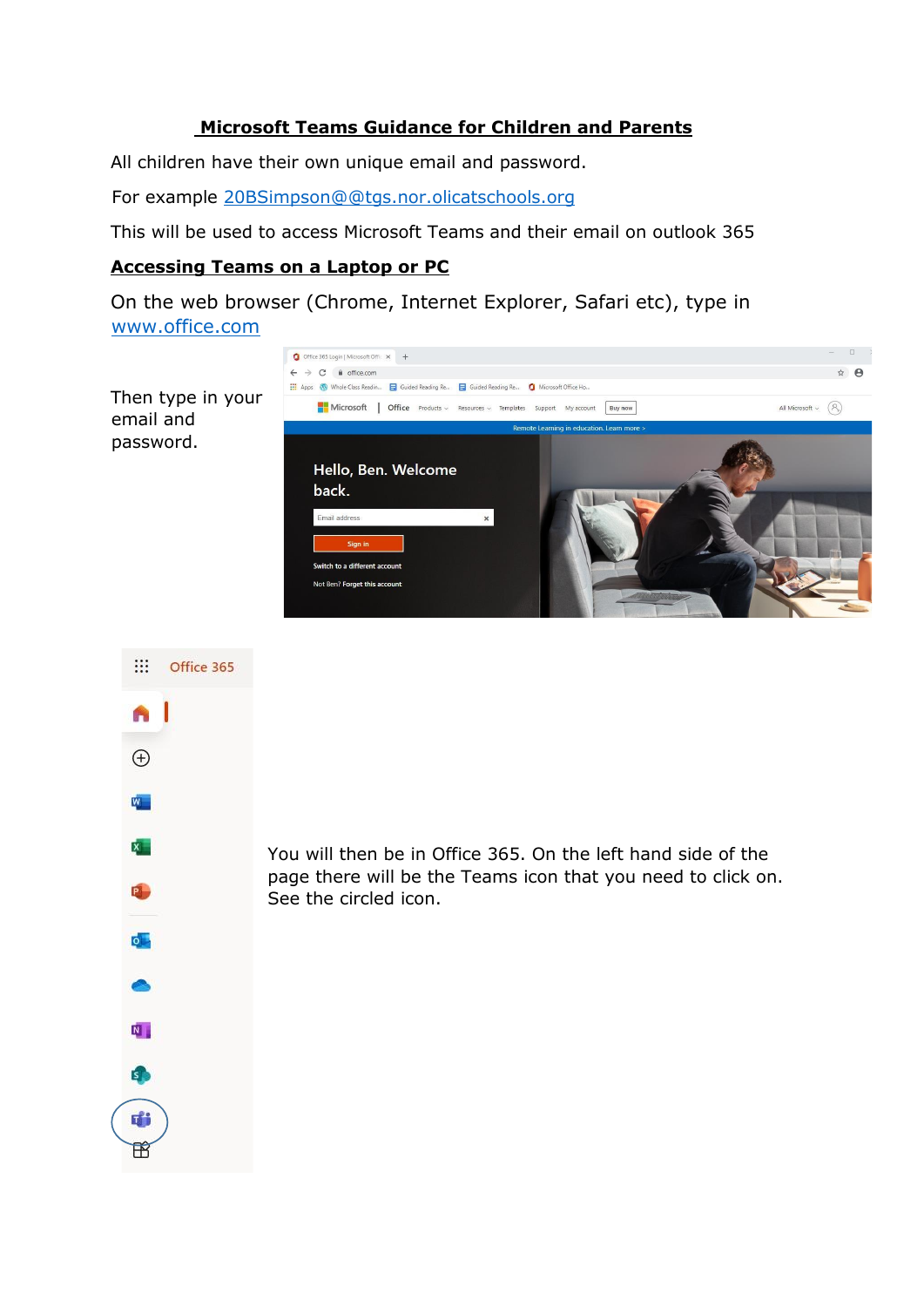A message will then appear asking you if you would like to access Teams on the browser or in the app. I would recommend accessing it through the app so it always appears on the computer for future use. You will need to download the app at this stage.

| Microsoft leams                            |
|--------------------------------------------|
| $\bullet$<br>A<br>kB.                      |
| Download the Teams desktop app             |
| and stay better connected.                 |
| <b>Get the Windows app</b>                 |
| Use the web app instead                    |
| Legal Privacy and Cookies © 2020 Microsoft |
|                                            |

**B** Microsoft Teams Q Search  $\begin{array}{c}\n\bullet \\
\bullet \\
\text{Activity}\n\end{array}$ Teams  $\triangledown$   $\oslash$   $\oslash$   $\oslash$   $\oslash$  Join or create te iji<br>Teams Your teams  $\mathbf{e}^{\mathbf{r}}$ ... ...  $\frac{1}{\sin \theta}$  $\overline{C}$ Class 4 Community  $\bigoplus_{\text{Apps}}% {\displaystyle\bigoplus_{\text{Apps}}% {\displaystyle\bigoplus_{\text{Apps}}% {\displaystyle\bigoplus_{\text{Apps}}% {\displaystyle\bigoplus_{\text{Apps}}% {\displaystyle\bigoplus_{\text{Apps}}% {\displaystyle\bigoplus_{\text{Apps}}% {\displaystyle\bigoplus_{\text{Apps}}% {\displaystyle\bigoplus_{\text{Apps}}% {\displaystyle\bigoplus_{\text{Apps}}% {\displaystyle\bigoplus_{\text{Apps}}% {\displaystyle\bigoplus_{\text{Apps}}% {\displaystyle\bigoplus_{\text{Apps}}% {\displaystyle\bigoplus_{\text{Apps}}% {\displaystyle\bigoplus_{\text{Apps$ 

This is the home screen for Teams.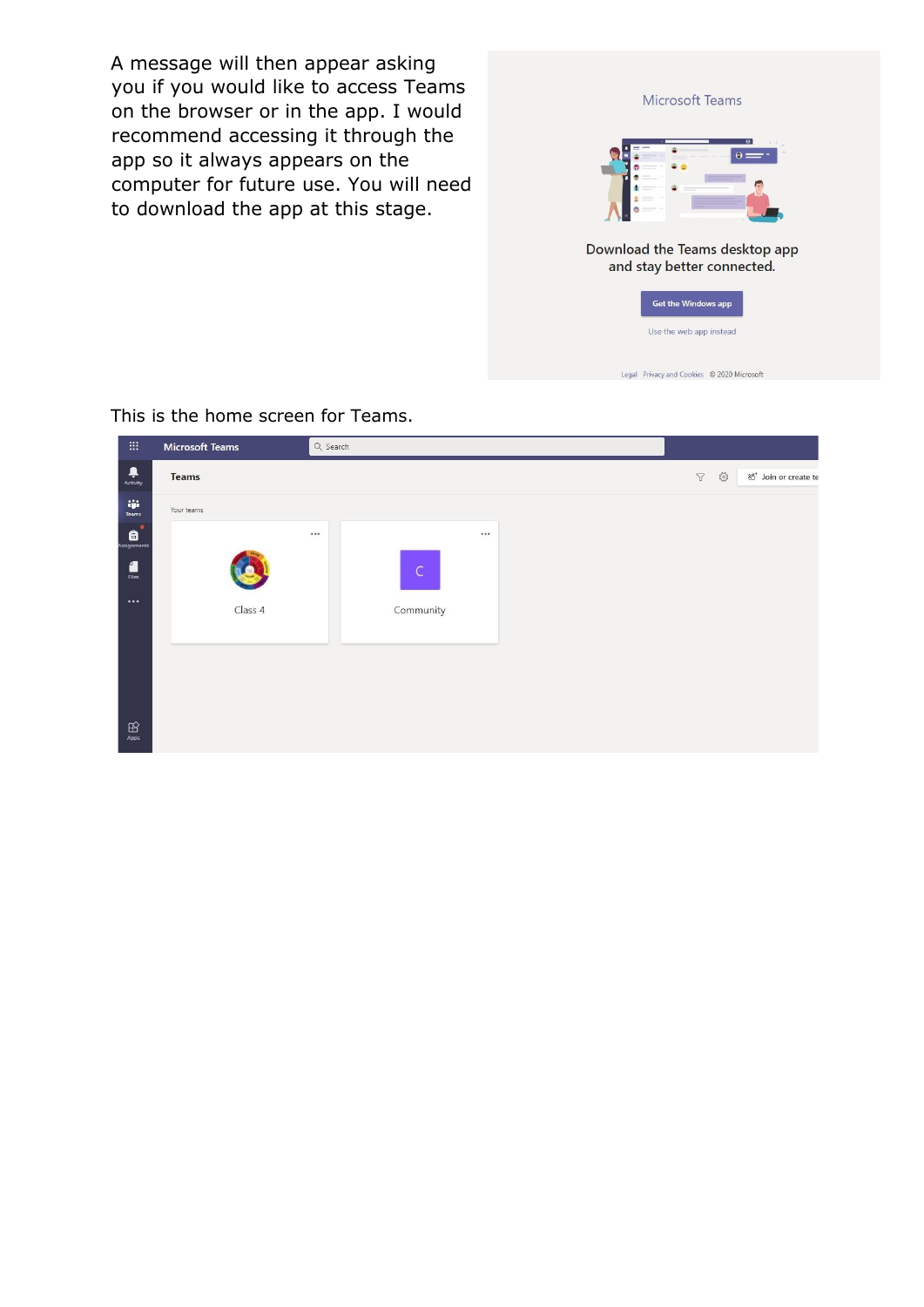#### **Accessing Teams on an Tablet or Phone:**

The Microsoft Teams app is available for free on the App Store (iPad and iPhone) or Google Play store (Android tablets and phones). Search for Teams and look for the purple Teams icon circled in red and download. Once it is downloaded, open the app and log in.



 $-12.30$ 

Q teams

 $72.22$ 

 $-4785.00$ 

**O** Cancel

Log in using your email and password as mentioned previously.

#### **Using Teams to access live lessons:**

Click on your Teams and you should see a notification for a meeting. We will be using these meetings for our live teaching of lessons.



Click on the meeting at the time the meeting is set and then click 'join.'

You will then join a meeting.

#### **Protocols when in a Live Session**

• Ensure your microphone is muted, only unmute if asked to do so by the teacher.

• Only you can take part in the lessons. Parents and family members must not ask questions.

If you need to ask/respond to a question, use the 'Raise Hand' function to get the teachers attention.

Lessons will be recorded. Please contact the office if you do not permit your child to be recorded.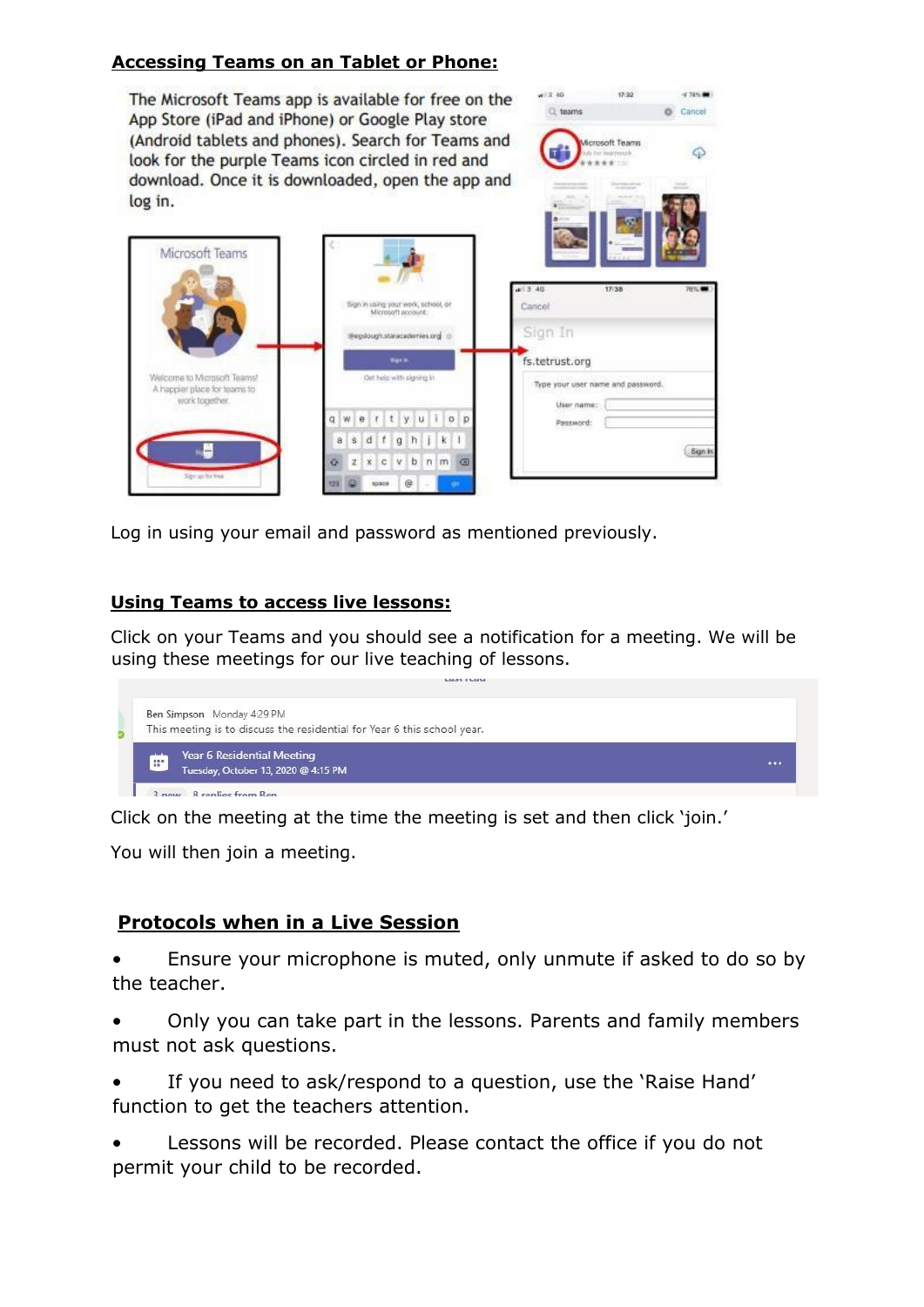## What to expect when you join Teams meeting join screen?

You will be presented with a start-up meeting screen. This allows you to configure your meeting controls before you join the meeting.

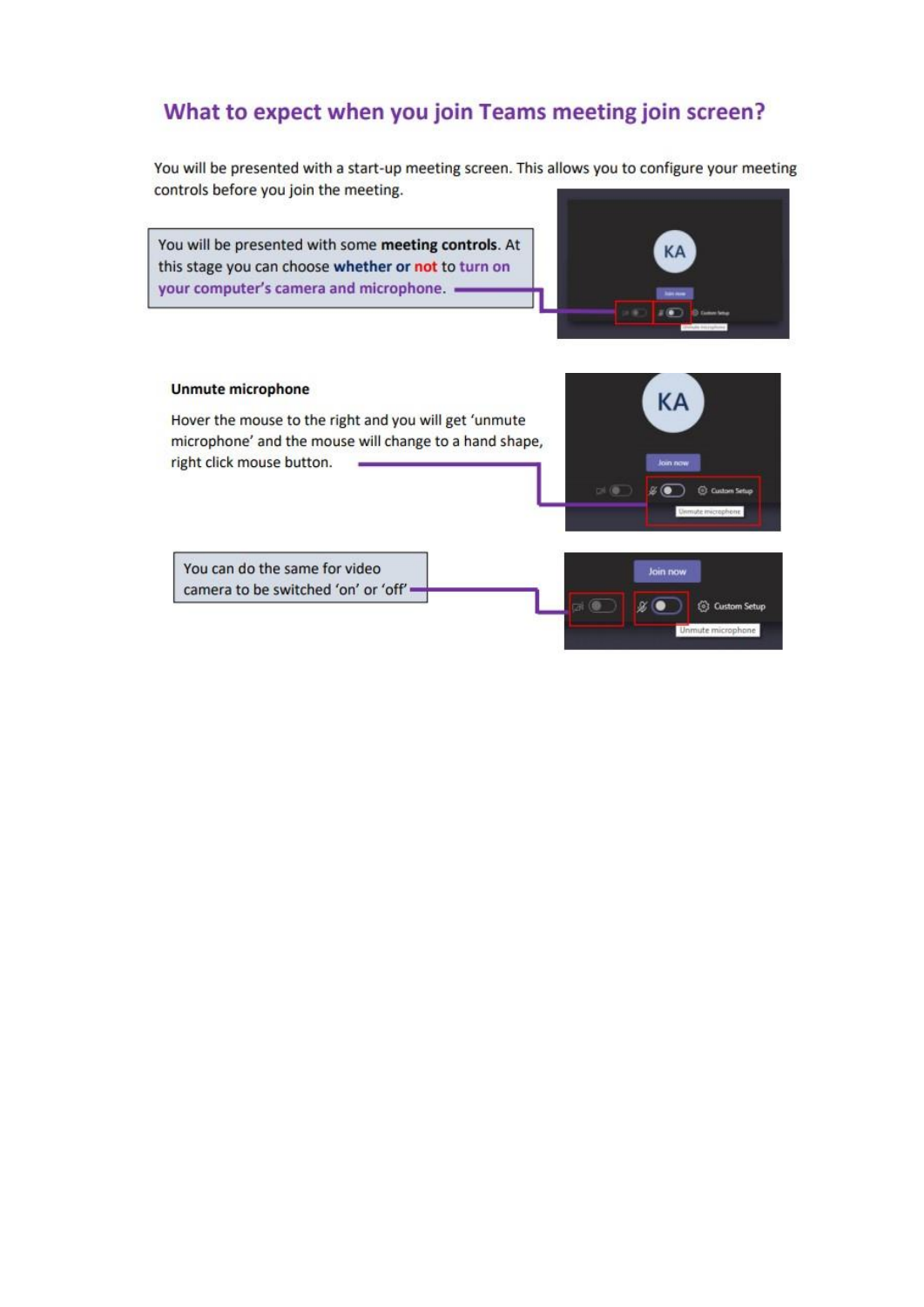### 'Raise your hand' and putting questions in the chat



#### Lower your hand

If your hand is raised then hover your mouse on 'Raise your Hand' to lower your hand

|   |  | ance your hand |   |     |  |
|---|--|----------------|---|-----|--|
| - |  | u              | s | $-$ |  |

## **Sharing your screen**

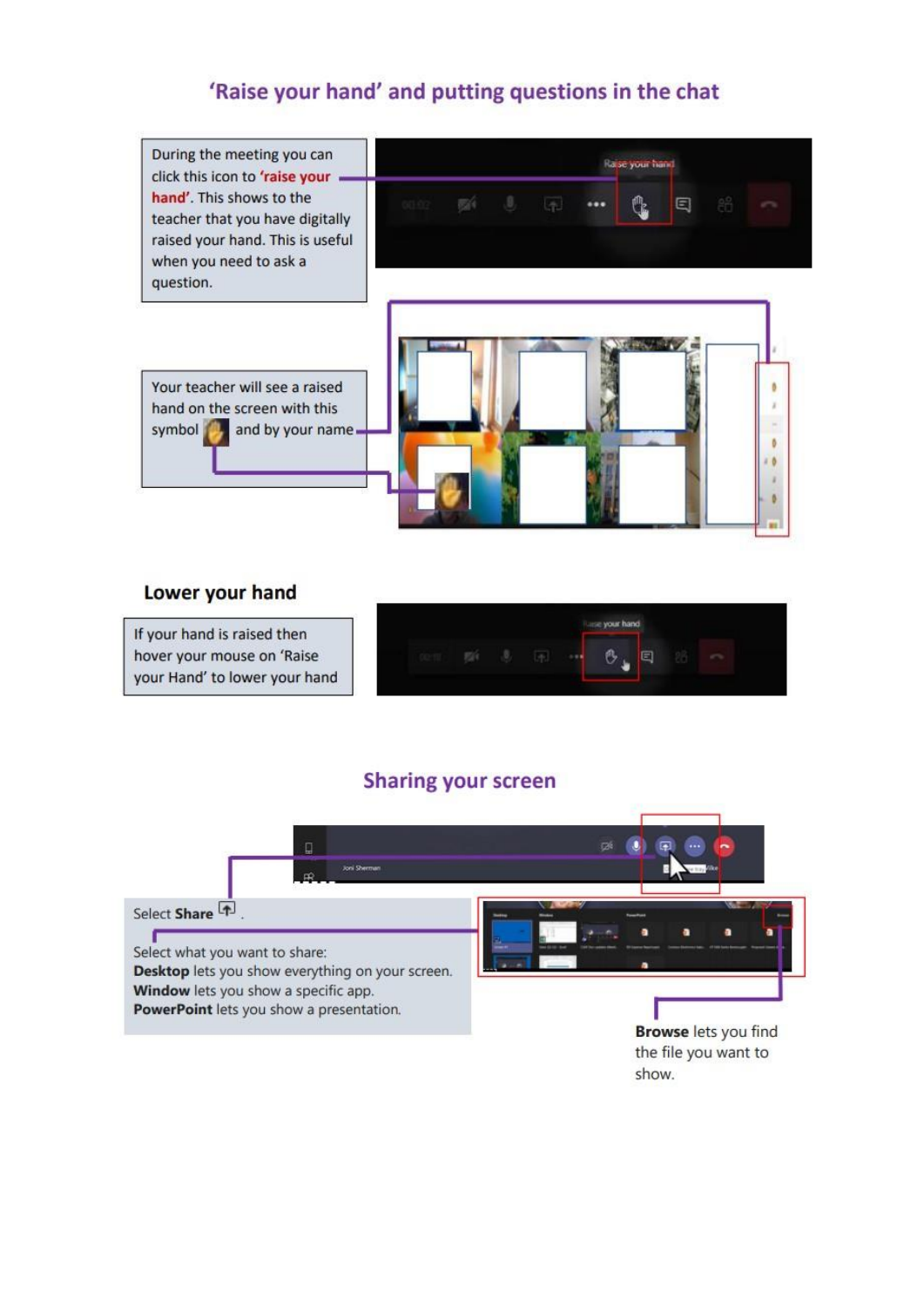

During a lesson the sharing screen function will be disabled for children participating.

## **End the Team Meeting**



#### **Assignments:**

Staff will be setting assignments and quizzes on Teams to support and develop learning.



An assignment will be used to share a link to a video, worksheet, set a task, give an instruction, give a link to a website and more. Children will view the assignment and then complete a task based on this. They can then upload a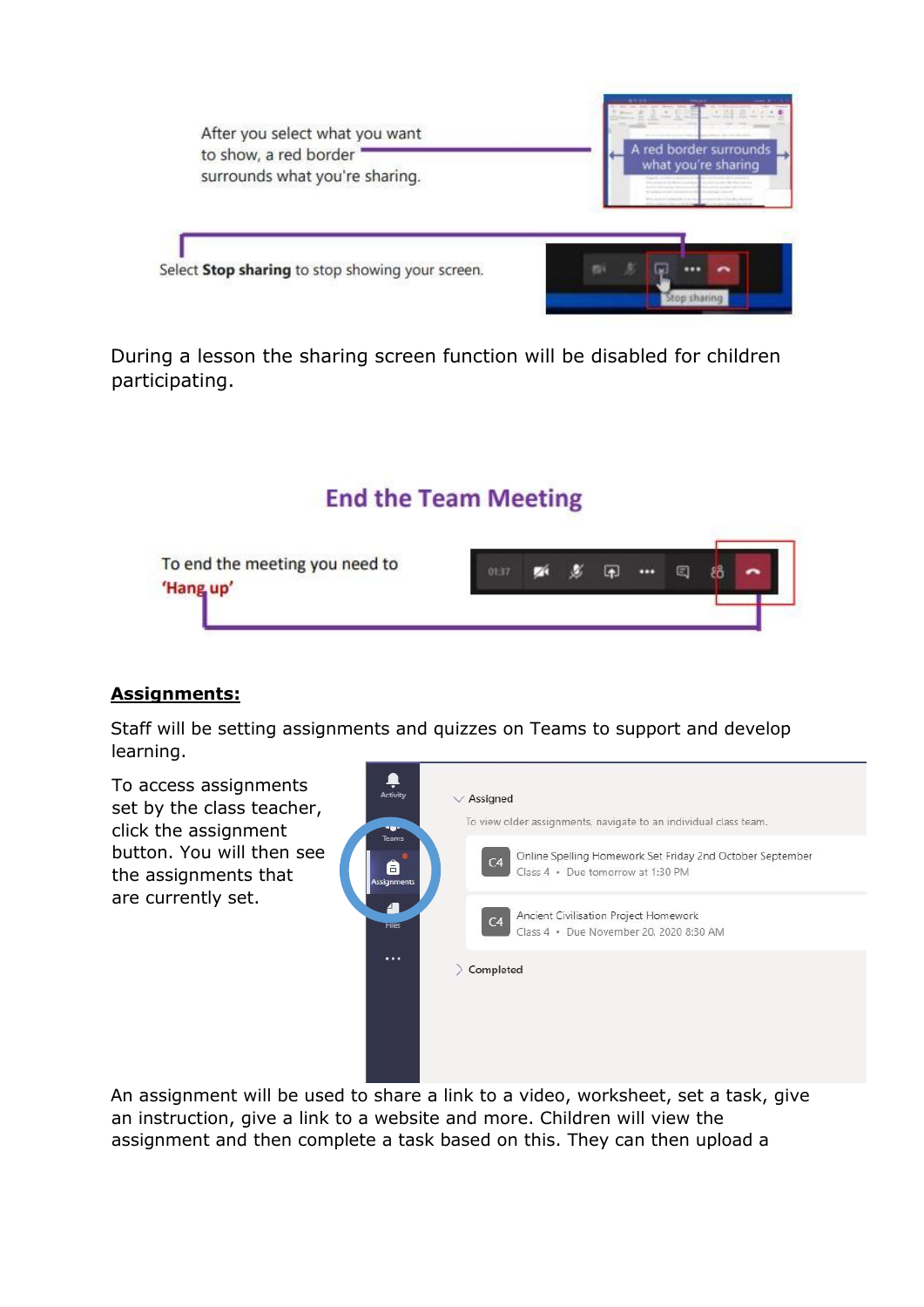photo or document of the completed task. To do this you click on the 'add work' section and then you can upload from there.



When children have completed the task and uploaded a photo or document, they need to click hand in or 'turn in.'

|                       |                     |  | $\frac{1}{2}$ | Turn in |
|-----------------------|---------------------|--|---------------|---------|
| Ind October           | Points<br>No points |  |               |         |
| lete the games for at |                     |  |               |         |
| $$                    |                     |  |               |         |

Teachers may also set a quiz to complete. This will also be in the assignment section.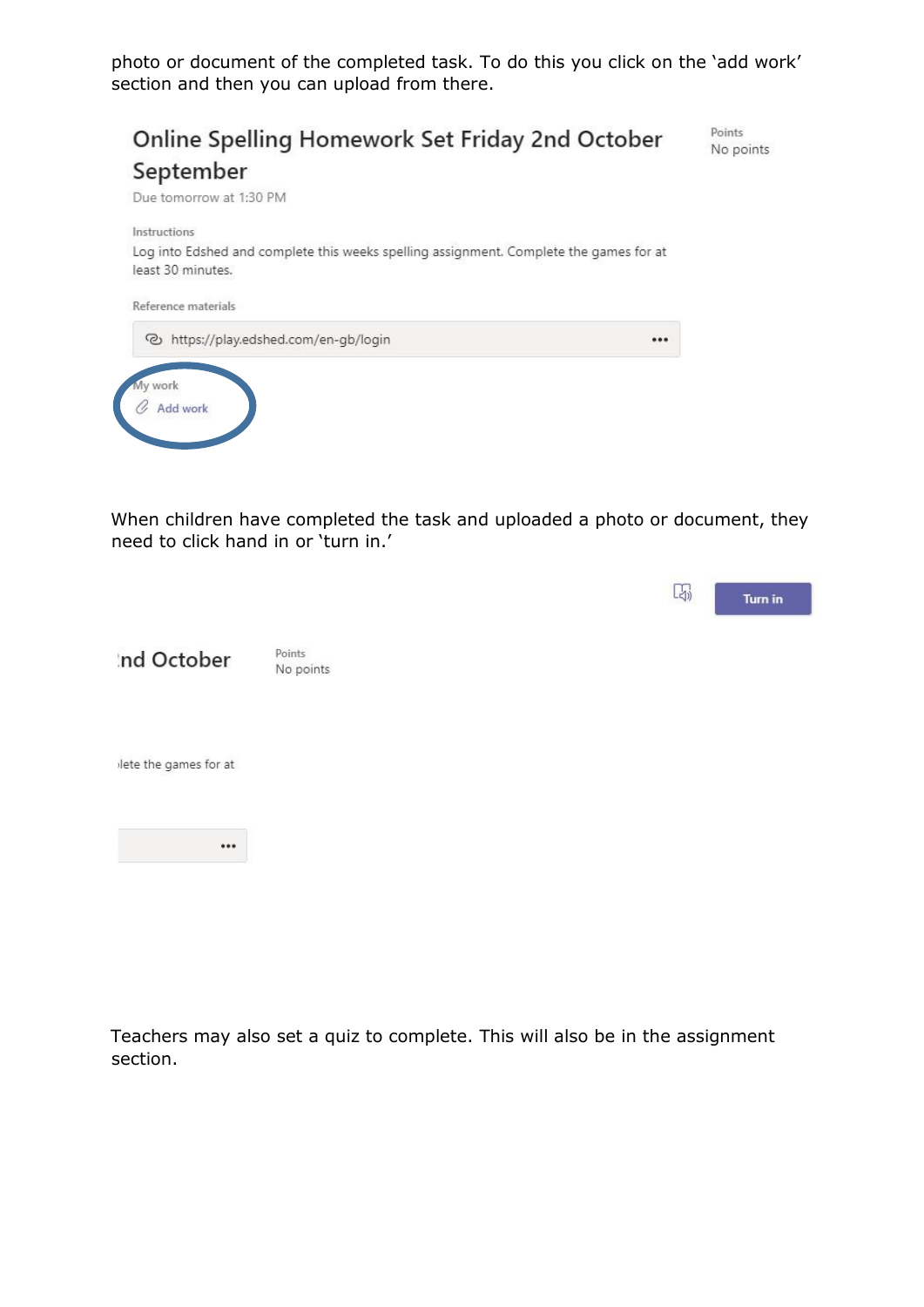# Year 6 Maths Quiz- Homework set Friday 2nd October

Due tomorrow at 1:30 PM

Instructions None

My work

[84] Year 6 Maths Quiz- Homework set Friday 2nd October (Class 4)

You need to click on where it says 'My Work'. This will then open up a quiz form where there are questions to answer.

...

| Year 6 Maths Quiz- Homework set Friday 2nd<br>October (Class 4)                               |  |
|-----------------------------------------------------------------------------------------------|--|
| Complete the quiz based on your learning this week.                                           |  |
|                                                                                               |  |
| Hi Ben, when you submit this form, the owner will be able to see your name and email address. |  |
| $\mathbf{1}$<br>$30.594 + 15.423$                                                             |  |
| Enfer your answer                                                                             |  |

When all the questions are completed, click 'submit.'